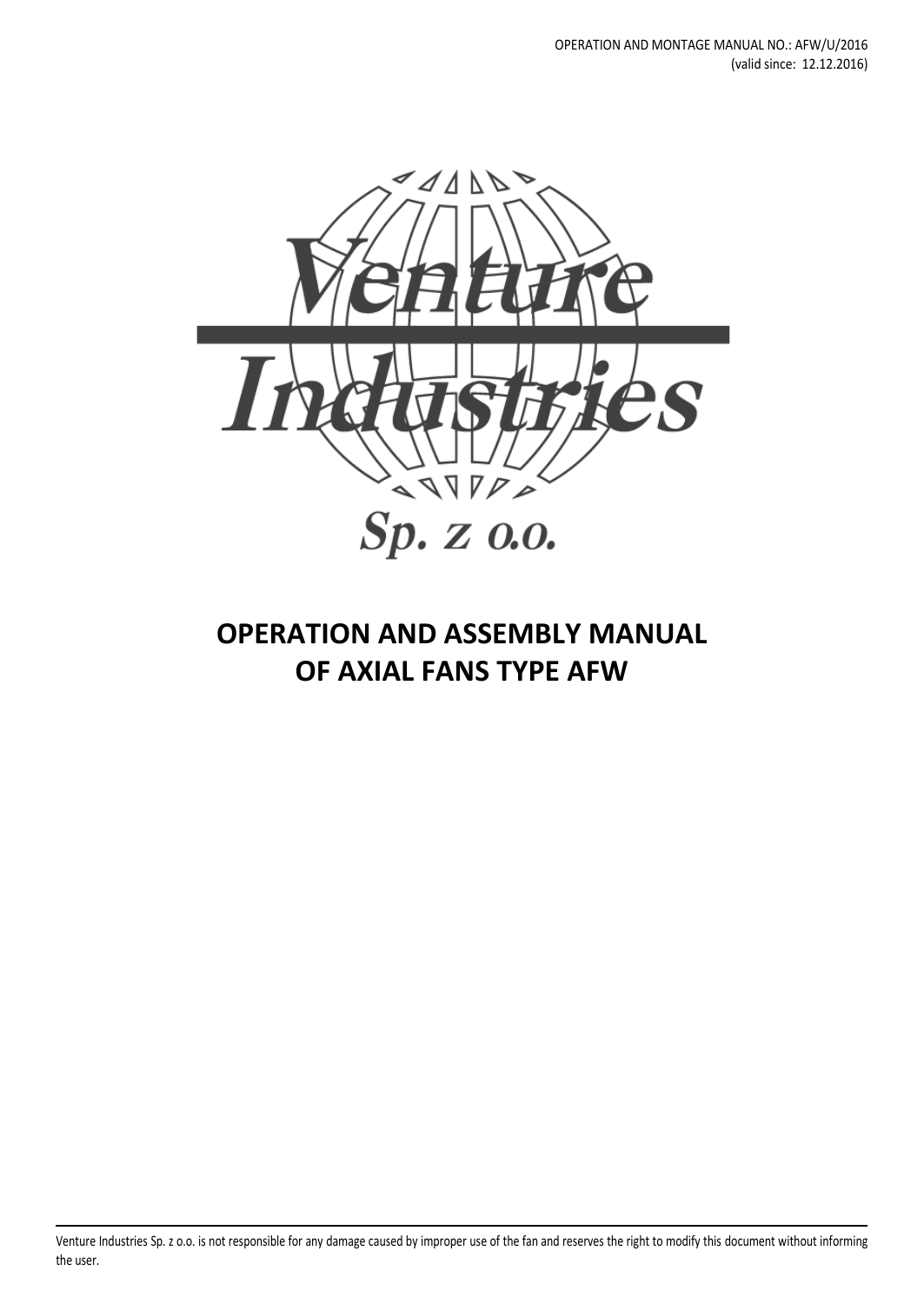# **INTRODUCTION**

This manual covers fan listed on front page. It is source of information necessary for safe and proper use. Read this manual carefully before any use of the device, comply with it requirements and keep it in place with easy access for users and service. If case of any doubts about use of the fan, please contact with manufacturer.

Additional requirements about use of the unit can be found in electric motor documentation and markings - those requirements need to be met.

# **After receiving the device - check**

•whether the device is in compliance with order,

•whether the data on the rating plate are the same as desired.

•whether fan was not damaged during transport (e.g. there are no dents/cracks)

•whether a motor documentation (containing manual) is attached

**In case of any irregularities, contact with your dealer or Venture Industries Sp. z o.o. service**.

# **1. GENERAL INFORMATION**

# **1.1 Information about device**

The fan is a not completed machine within the meaning of the Machinery Directive 2006/42/WE (please refer to the manufacturer's declaration – Appendix D).

Fan is designed for use by trained, qualified adult persons in industrial environment. The fan is not designed for household or similar use.

The device is designed to transport clean air. **Do not transport the explosive mixtures**, solid elements, liquids, **substances that cause abrasion**, chemically reactive compounds. Minimal temperature of transported medium is -15°C, maximum is determined on rating plate.

The fan must be protected from the weather (e.g. snow, rain, excessive sun radiation, lightning). The device is not designed to be installed outdoor. The fan surrounding cannot contain **explosive atmospheres**, substances causing abrasion, chemically aggressive substances, viscous substances, liquid, substances with high humidity. Maximum ambient temperature is determined on rating plate, minimum is -15°C.

The device must not be exposed to radiation (such as microwave, UV, laser, x-ray).

The impeller has been balanced in accordance with minimum G6.3 class ISO 1940-1, and general construction of the fan in accordance with cat. BV-3 ISO 14694

Description of construction of the fan has been included in Appendix E.

Additional information of the fan usage has been indicated on the device. Additional information have been included in Appendix A.

# **1.2 General risk and guidelines**

During entire fan life cycle pay particular attention to the **risk and guidelines** presented below:

# 1.2.1 moveable components

The fan is equipped with moveable components (impeller of the device, impeller of the motor). Contact with them may cause serious injury or death. The fan must not be used if covers (grids) and safety measures against contact with rotating parts have not been installed.

# 1.2.2 suction

The fan has high suction power. Clothing, hair, foreign particles, and even body elements can be easily sucked in. It is forbidden to approach the fan in "loose" clothing or reaching toward inlet of working fan and motor impeller. It need to be ensured, that no foreign body can be sucked in.

# 1.2.3 thrown elements

The air at the outlet of the fan has high energy. Elements sucked or placed inside the fan can be thrown with a high speed. The fan has stable, solid construction, but as a result of damage or improper use some parts (elements with high kinetic energy) may be thrown away by inlet and outlet. Make sure that before start and during operation of the fan there are no elements, that may be sucked in (pay special attention to fan inlet side) and there are no person in stream of transported medium (on inlet and outlet side). Do not approach in the immediate sorrounding of motor impeller. Do not use fan without proper inlet, outlet and moveable elements covers (grids).

# 1.2.4 sharp edges

During manufacturing the fan sharp edges was grinded. However the fan may have edges touching which may cause injury. We recommend the use of relevant protective gloves.

# 1.2.5. inertness

The fan has a high inertness. In case of no permanent fix turning on the fan will lead to it uncontrolled movement. The unit can be turn on only after proper installation.

# 1.2.6 noise

The sound pressure level is dependent on the operation point. Check the sound pressure level and if necessary use silencers and/or individual protection measures for personnel.

# 1.2.7 materials

In case of fire or transport of improper medium – fan parts can generate fumes hazardous to health.

# 1.2.8. environment

The fan can make over and under pressure. In areas where a specified air pressure and the quantity of air are required (e.g. in places with combustion) make sure that there would be no deficit/excess of air.





enture

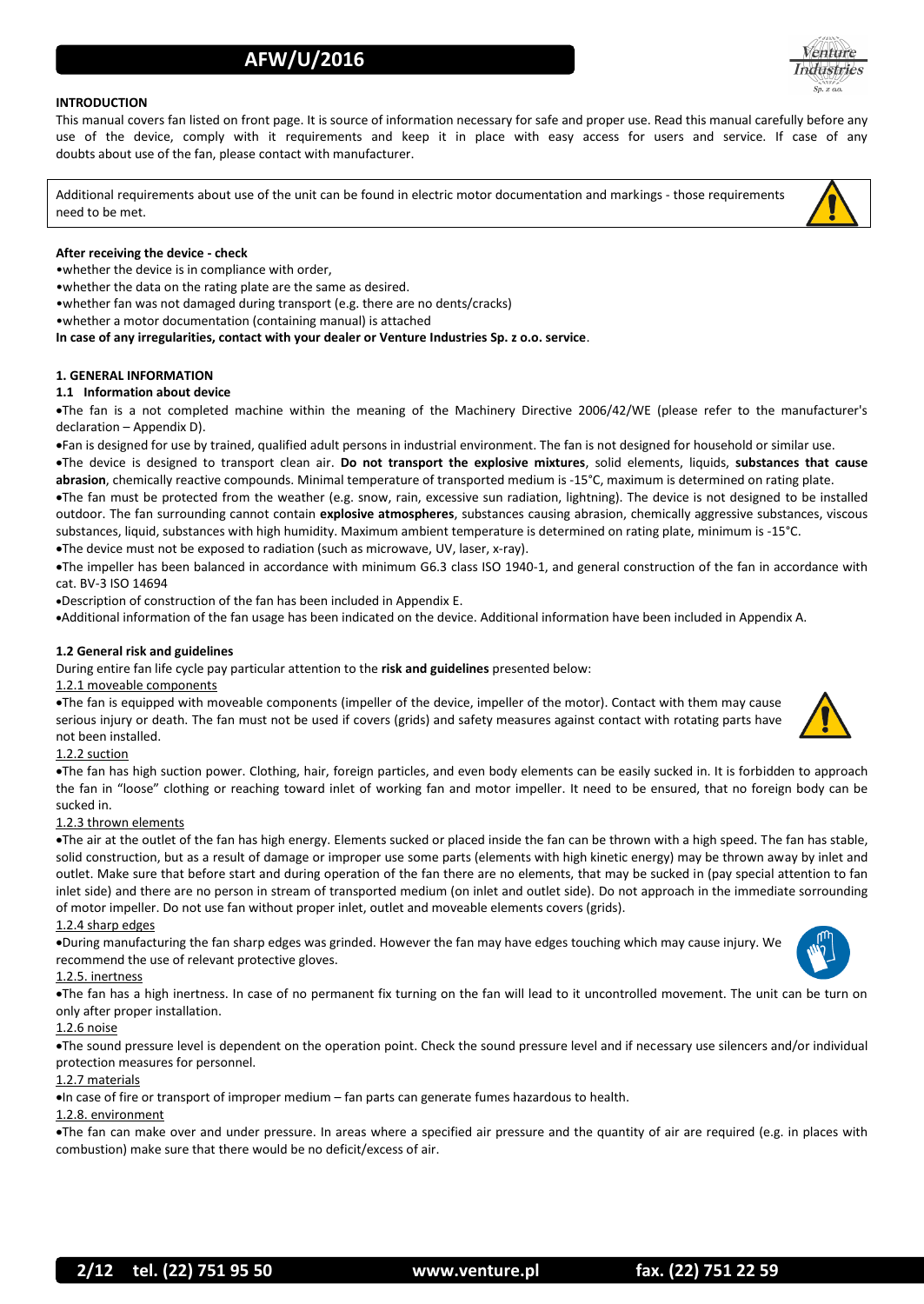

# 1.2.9 temperature (hot surfaces)

The housing and fan elements take the temperature of transported medium. During work (e.g. as a result of compression process) the temperature of medium, housing and fan components increase. Electric motor heat up to high temperatures (especially when overloaded/overheated). The appropriate steps need to be made to prevent from fire and burns caused of high temperatures. **In case of fire – to extinguish a fire use fire extinguisher approved for electrical equipment and follow** 

# **recommendation of fire department**.

# 1.2.10 unexpected start / connecting power supply

●Before undertaking any kind of work on fan (e.g. installation, maintenance and inspection, disassembly), it has to be completely and reliably disconnected (isolated) from power supply (check there is no voltage). It has to be ensured, that power supply will not be connected during work on fan and moveable parts are not moving.

 The fan has stable, solid construction, but as a result of damage or improper use some parts (elements with high kinetic energy) may be thrown away. In case of impropper protection there is risk of sucking foreignt elements into the fan. Risk arising from damaging electrical wires placed inside fan / air stream - e.g. using appriopriate construction grounding and security device in fan supply line.

**AFW/U/2016**

The appropriate steps need to be made in order to provide protection against electric shock and to prevent from access to electrical components by unauthorized person.

●Fan is not equipped with control system – the connecting of power supply causes immediate start-up. The device is not equipped with system, that would permanently shut it down in case of temporary power supply loss. It has to be ensured, that any dangerous or unpermitted event does not occur in case of temporary loss of power supply.

Thermal sensors installed in motor (if fitted) after tripping caused by motor overheat turn back to initial state after cooling down. It has to be ensured, that any dangerous or unpermitted event does not occur in case of action of thermal sensors and after motor cooling down.

●In case of impeller jamming – its unblocking may cause sudden movement. Appropriate steps need to be made in order to avoid impeller jamming. In case of impeller jamming, fan need to be completely disconnected from power supply and repaired.

●After disconnecting from power supply fan still works for certain time (moveable parts are moving) as a result of energy accumulation. 1.2.11 use

Improper installation and/or use may lead to damage of the device and occurrence of dangerous situation. The unit can by installed, maintained, dismantled and used only by qualified and authorized personnel, in accordance to safety rules and current regulations in the country of use (including proper electrical authorization). Personnel need to be familiar with reactions caused by the fan.

# **Using of fan in dismantled/uncompleted state is forbidden, e.g. without junction box cover.**

During the works (e.g. maintenance, installation) the fans surrounding needt to be protected from bystanders approach.

Any modifications of the unit are forbidden. Complicated maintenance work (such as dismantling the motor or impeller) need to be made by Venture Industries Sp. z o.o. service or with it permission - according to additional guidance. Improper assembly may lead to reduce the fan parameters, damage the unit and lead to the dangerous situation.

#### 1.2.12 Accumulation of dust

Prevent the accumulation of dust, sediment on and inside the fan. Dirt accumulated on: grids – reduce the fan parameters; impeller – may lose it balance; housing and motor – can reduce the cooling; hot surfaces (see 1.2.9) – may ignite.

#### 1.2.13 explosive atmospheres

Contact of the fan with explosive atmospheres cause in ignition. It is forbidden to contact the fan with explosive atmospheres.

# **2. TRANSPORT AND STORAGE**

# **2.1 transport and storage guidelines**

•The fan need to be transported and stored in original packaging, without excessive shocks. The device must be protected from weather conditions, transported and stored in dry, well ventilated, and free from substances harmful to the device areas. The fan cannot by transported and stored in areas with fertilizers, chlorinated lime, acids and other aggressive chemicals. Fan need to be protected against foreign body entrance.

•Protect the fan against damage (including crush). After lifting unit it need to be put slowly.

•The unit need to be lifted by housing elements. Do not lift the unit by motor elements (e.g. eye bolt). **During lifting the device must remain stable.**

•Do not approach lifted device. In case of breaking, falling device may cause serious injury or death.

It is recommended that storage time does not exceed one year. After long storage, before installation check the fan. (section 5).





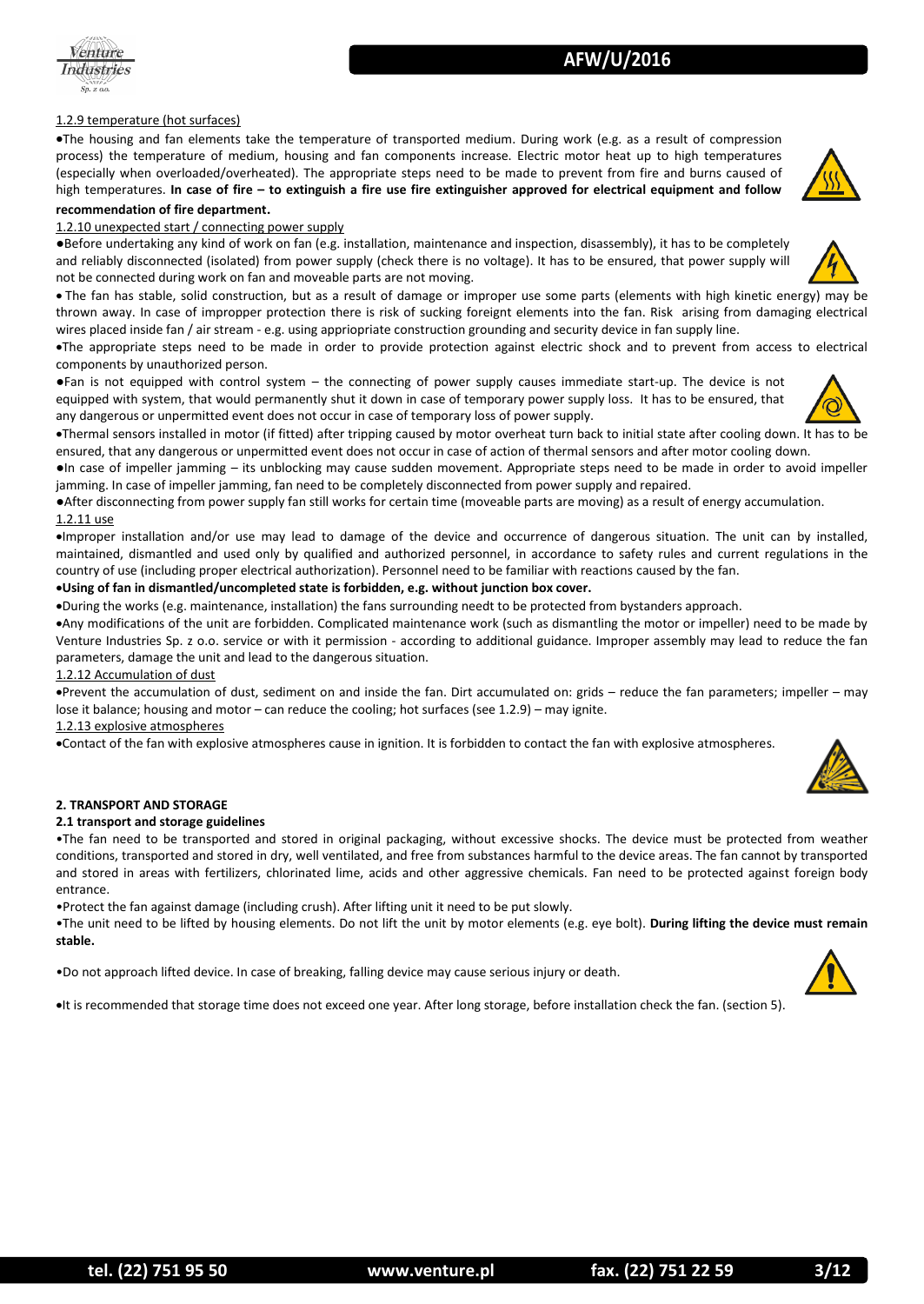

# **3. ASSEMBLY AND INSTALLATION**

# **3.1 General information**

During installation follow the guidelines contained in section 1.2

The fan is a machine not ready for use (within the meaning of the Machinery Directive 2006/42/WE - before use of the device ensure conformity with requirements of Machinery Directive 2006/42/WE. After installation the device must meet the requirements included in EN ISO 12100, EN ISO 13857, EN ISO 13850 and EN 60204-1 standards. Additional information is included in Manufacturer Declaration (Appendix D).

Before installation remove temporary items that protect fan during transport and storage (e.g. box, foil, inlet and outlet caps – do not remove any guards) – Starting the fan with those items could lead to damage of the fan. Make sure that the fan is not damaged.

Ensure that there are no foreign bodies (e.g. mounting elements, tools) inside fan and near of the unit, the fan is properly secured after installation (the cover of connection box is closed and secured, the connecting elements are properly tightened). Technical acceptance need to be carried out in accordance with Appendix B.

During mechanical connection special attention need to be paid to prevent from falling sold objects into fan, which would lead to it damage.



Fan need to by mounted in possition presented on Fig 1., with horizontal motor shaft possition. Other montage possitions are allowed only after manufacturer approval. Fan need to be mounted with use of mounting plate (all holes placed in flange need to be used). Fasteners secured against loosing need to be applied.



Supporting construction has to be solid enough in order to carry the weight of the fan and generated vibration (including fan damage). The fan cannot be exposed to vibration.

Covers from inlet and outlet side need to be applied. Covers need to protect from touching the impeller according to ISO 13857. Note: Net (C) placed on motor side does not have safety function acording to ISO 13857 - unit need to be installed at a safe hight.



Fan need to be secured from sucking foreign elements (see paragraph 1.2.3).

It is recommended to apply measures minimizing transmission of vibration from/to the fan.

It is recommended to apply measures minimizing transmission of vibration from/to the fan. For fans mounted in flexible form - connecting on inlet/outlet side need to be also made in flexible form.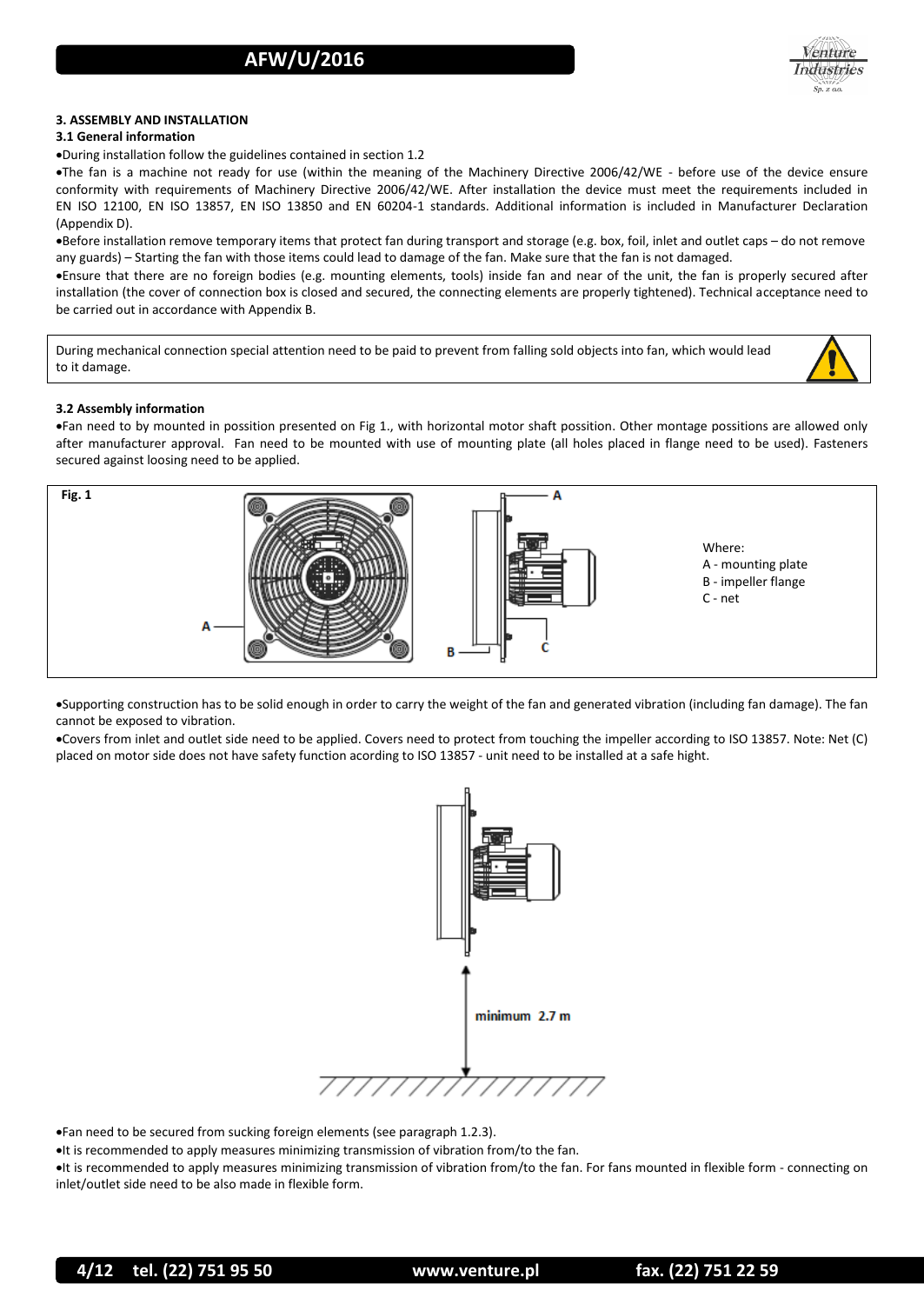



Keep safe distance between installed device and inflammable elements (special attention to hot surfaces of device need to be paid). Keep safe distance between motor cooling impeller and obstacles (in accordance with motor documentation, but not less than on Fig. 2).



Measures protecting user from burn by hot elements need to be applied.

To maintain optimum fan performance - we reccommend applaying minimum 3 fan diameters between impeller flange and obstacles (e.g. walls).



# **3.3 Electrical connection guidelines**

The fan and power supply network must be protected in accordance with local law requirements.

Detailed guidelines related to electrical connection are located in motor operation manual and on motor markings - those guidelines need to be applied.

Protection against short-circuits, protection against overload and voltage asymmetry need to be applied. It is necessary to use switch that cmpletely disconnect fan from voltage.

**Use appropriate protection against electric shock. Fan need to be connected to grounding system with designed for such purpose ground terminal (terminals) – according to documentation and markings placed on motor and markings placed on fan. Grounding protective terminal (PE) located in motor connection box need be used.**

Voltage and frequency of supply network cannot exceed those indicated on the fan nameplate.

Use electrical wires with proper insulation and cross-section. Wires need to withstand temperatures that may occur (see 1.2.9).

Wires need to be placed in way excluding contact with moving elements and in a way that liquid (e.g. from condensation) does not run over them in the connection box. Cable glands need to be properly tightened.

Some of fan models are equipped with bimetalic sensor(s). Ends of sensors are placed inside motor connection box (or placed as single wires). During normal operation the sensor circuit is closed (0Ω resistance), and in case of too high temperature - the sensor circuit is open. Ends of sensors need to be connected to proper system (eg. contractor, relay), which shuts down power supply in case of opening sensor circuit.

Some of fan models are equipped with PTC sensor(s). Ends of sensors are placed inside motor connection box (or placed as single wires). PTC sensor resistance grows rapidly with exceeding of permitted motor temperature value. Ends of sensor(s) need to be connected to system (eg. relay), which shuts down power supply in case of exceeding permitted motor temperature.

# **3.4 Impeller rotation direction**

Make sure that after installation and during using the fan the impeller would rotate in correct direction. After mounting fan to proper construction, with special care taken and in accordance with sector 1 and 4, launch the fan in impulse way (less than 1 second) and check, if the impeller rotates in correct direction, generating airflow in proper direction. The work with impeller rotating in the wrong direction reduces fan parameters and may damage it. In case of improper impeller rotation, turn of power supply, wait until impeller stops and change proper power supplying wires in junction box.

**tel. (22) 751 95 50 www.venture.pl fax. (22) 751 22 59 5/12**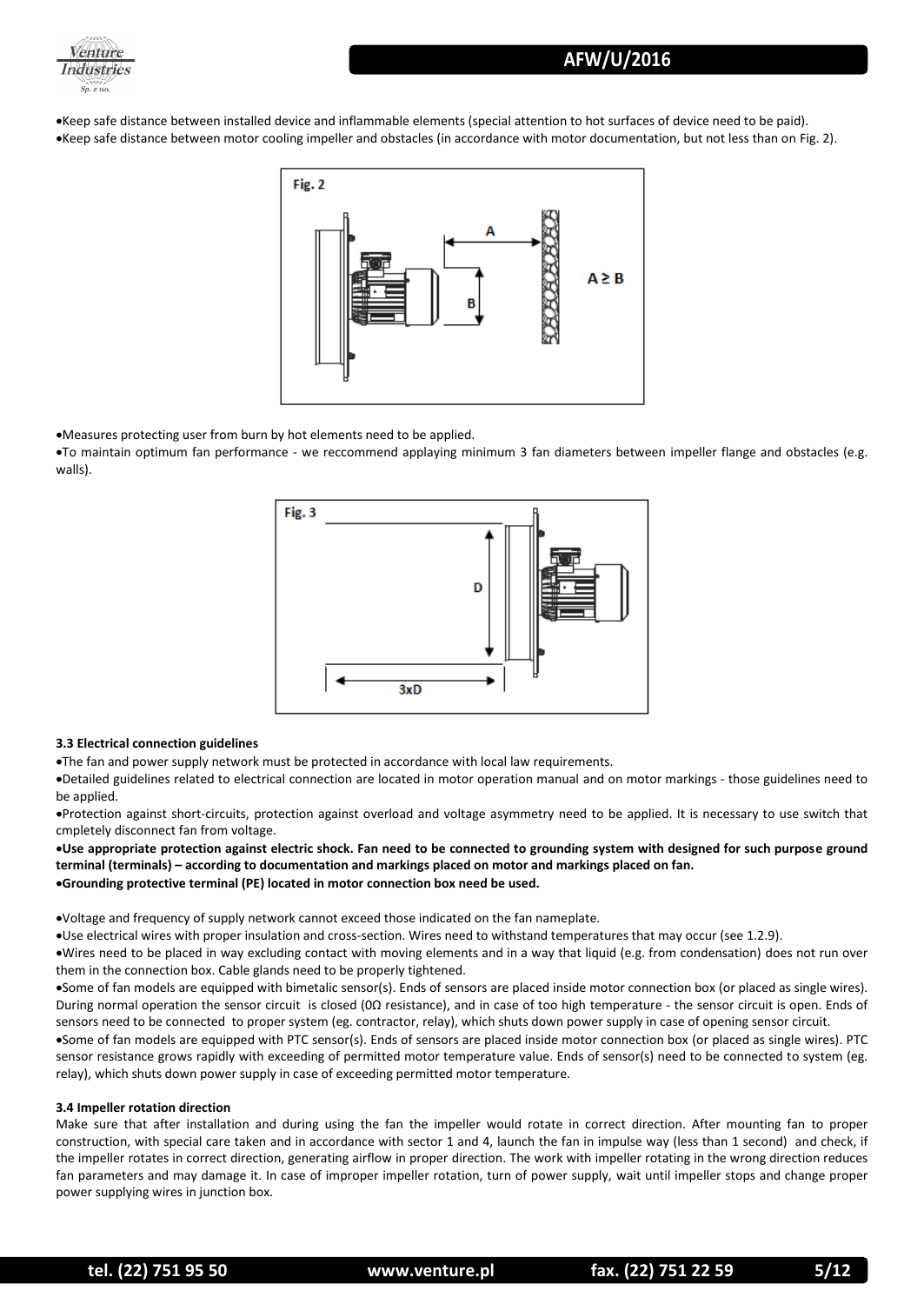

# **4. USE**

# **4.1 Use guidelines**

Make sure that turning on of the fan does not make any hazard for personnel and property. Follow the guidelines featured in section 1.2. The fan is designed for continuous operations (S1) – too high frequency of starting a fan may lead to motor overheat and damage.

**Fan cannot work with voltage, frequency, current higher than shown on the fan** nameplate (even if motor nameplate/manual allows it). Applying of higher frequency may cause motor damage or mechanical damage of the fan.

**Use of fan with lowered voltage is not allowed** - it may cause e.g. lack of fan start-up and motor overheating and damage.

The device cannot work with current consumption exceeding the value indicated on the nameplate.

In case of activation of any electrical protection, detection of damage, unit must by immediately turn out off use.

The device is adapted to work in certain range of characteristic. Too low volume flow rate of medium, start/work of device with completely closed inlet and/or outlet may lead to motor overheat caused by current consumption exceeding value on the rating plate (current consumed by fan grows as resistance of installation grows)

Units work parameters (temperature of medium, ambient temperature, min and max flow rate....) refer to rated speed.

# **5. MAINTENANCE, REVIEW**

# **5.1 Maintenance guidelines**

During maintenance and review follow the guidelines contained in point 1.2 Fan need to be subject of regular review and maintenance (point 5.2).

**Maintenance and review of motor need to be overtaken in accordance with motor documentation and markings.** Exchange of motor bearings need to be made before the end of current bearing lifetime.



To clean fan construction use slightly damp delicate material. It is prohibited to use detergents, liquids under pressure and tools that may scratch the unit surface.

The fan need to be turned on at least once a month (minimum couple of impeller turns).

Ensure that there are no foreign bodies (e.g. assembly components, tools) near and inside the fan, the impeller is not blocked, the unit is clean, dry and secured after maintenance and review. After cleaning finishes, turn on the fan at max speed for 30 minutes.

# During review special attention to the following need to be paid:

| dust and dirt | Prevent the accumulation of dust/dirt on and inside the fan. Dirt accumulated on: grids – may reduce the fan parameters;<br>housing and motor – can reduce the cooling; hot surfaces –may ignite. Special attention must be paid to motor cooling                                                                                                                                                                                                              |                    |            |                    |            |  |  |
|---------------|----------------------------------------------------------------------------------------------------------------------------------------------------------------------------------------------------------------------------------------------------------------------------------------------------------------------------------------------------------------------------------------------------------------------------------------------------------------|--------------------|------------|--------------------|------------|--|--|
|               | impeller and its cover. Reduction of cooling ability may lead to overheat of motor without working of safety devices.                                                                                                                                                                                                                                                                                                                                          |                    |            |                    |            |  |  |
| corrosion     | Corrosion of the fan may lead to mechanical damage of it. It is forbidden to use the fan if corrosion appears                                                                                                                                                                                                                                                                                                                                                  |                    |            |                    |            |  |  |
| overload      | Exceeding of nominal current may be caused by improper choice of fan, mechanical damage (e.g. impeller, bearing),                                                                                                                                                                                                                                                                                                                                              |                    |            |                    |            |  |  |
|               | improper electrical connection. Current value must be controlled, and if its growth is noticed, the reason need to be                                                                                                                                                                                                                                                                                                                                          |                    |            |                    |            |  |  |
|               | determined and device need to be repaired. Current value cannot exceed nominal value.                                                                                                                                                                                                                                                                                                                                                                          |                    |            |                    |            |  |  |
|               | Excessive vibration may cause mechanical damage of the fan or it mounting construction. The vibration increase can<br>indicate bearings damge or loss of impeller balance. Vibration value need to be controlled, and if its growth is noticed, the<br>reason need to be determined and device must be repaired.<br>Maximum vibration value on bearings (perpendicular to motor shaft) after fan installation cannot exceed value presented<br>in table below: |                    |            |                    |            |  |  |
| vibration     |                                                                                                                                                                                                                                                                                                                                                                                                                                                                | rigidly mounted*   |            | flexibly monted*   |            |  |  |
|               |                                                                                                                                                                                                                                                                                                                                                                                                                                                                | peak               | r.m.s      | peak               | r.m.s.     |  |  |
|               |                                                                                                                                                                                                                                                                                                                                                                                                                                                                | $6.4 \text{ mm/s}$ | $4.5$ mm/s | $8.8 \text{ mm/s}$ | $6.3$ mm/s |  |  |
|               | *according to ISO 14694                                                                                                                                                                                                                                                                                                                                                                                                                                        |                    |            |                    |            |  |  |
|               | Note: Vibration measurement on bearings need to be made with specialistic equipement that allows safe control (without                                                                                                                                                                                                                                                                                                                                         |                    |            |                    |            |  |  |
|               | risk of contact of user with torating elements).                                                                                                                                                                                                                                                                                                                                                                                                               |                    |            |                    |            |  |  |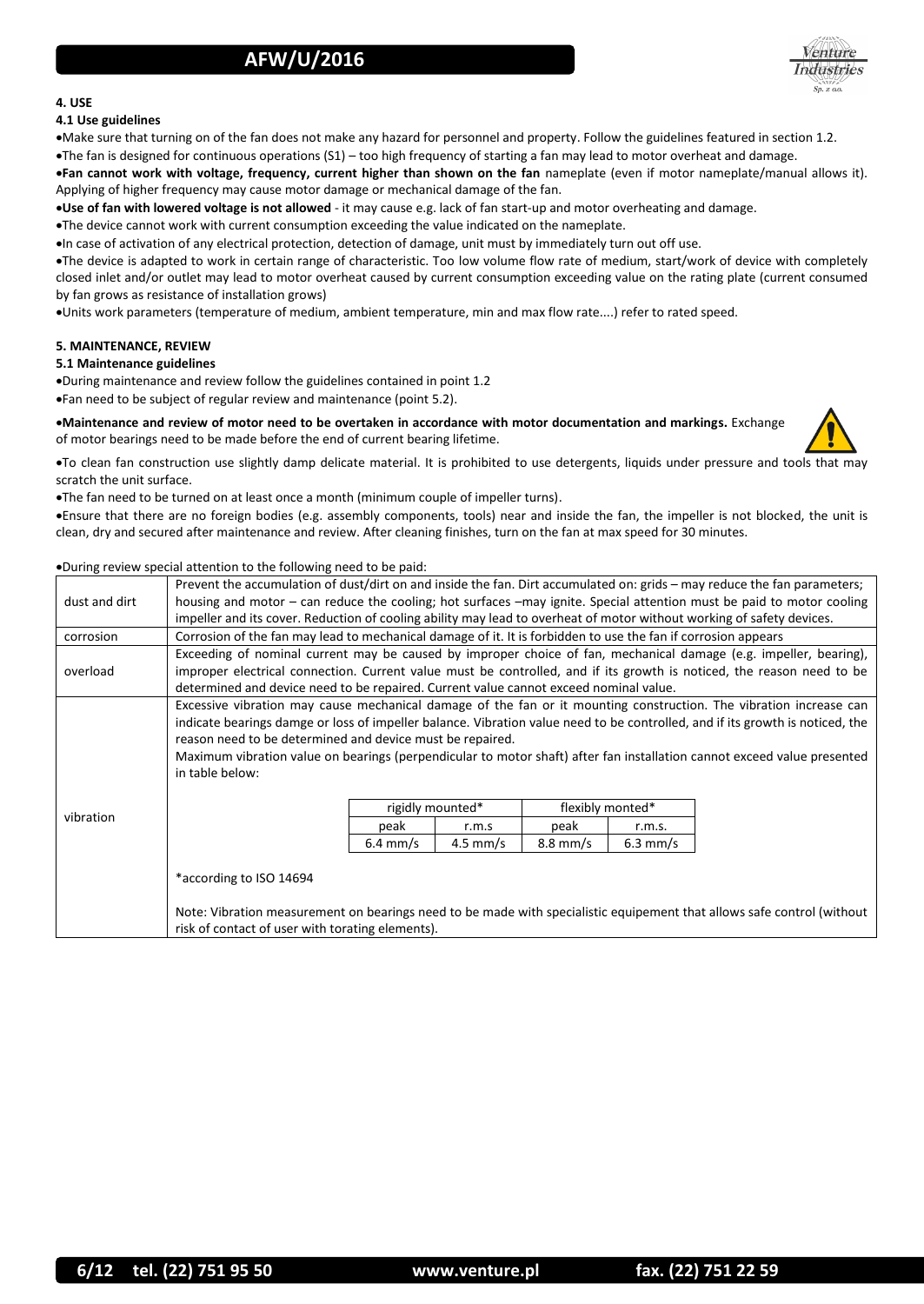

# **5.2 Review and maintenance**

The set between routine checks and maintenance need to be determined by user, based on the observation of unit and specific conditions of use, in order to include specific work conditions. The set cannot be longer than introduced below

 In the case of irregularities the device must be turn off and subjected to review, maintenance and possible repairs / cleaning (when dirt occurs). Examples of reasons for device to work in emergency mode are given in Appendix C.

Staff operating the device must be familiar with it normal working conditions. If the fan work differ from it normal working conditions it need to be turn off from work and inspected.

Detailed information about komponents and it tightening torque is available on request.

*Recommended daily review, not less frequently than once a week.:*

Device is undamaged, stable and works properly

There are not any leaks, smoke from motor

Device does not emit any untypical noise, and does not heat up excessively

Device is clean (general control), corrosion does not occur (general control)

Wires are not damaged

there are no untypical leaks from fan

Covers are in proper state and clean

# *Mmonthly review*

Fan current value is not higher than beginning value

The values of generated vibration did not increase (according to beginning value)

Device and covers are clean

Device is clean, filter is not clogged.

*Review once per 3 months, not less than 6 month and 3000 hours of work*

Corrosion does not occur

Fasteners state is proper (they are properly tightened)

Security devices are working and set properly, protection against electrical shock is effective.

Motor insulation resistance value is correct

Structure is complete, components are not damaged (**e.g. by abrasion**)

Fan review made by Venture Industries Sp. z o.o. service is recommended.



# **6. REPAIR, WARRANTY**

Use only original spare parts and original accessories. Fan repairs need to be made by Venture Industries Sp. z o.o. service or outside, after manufacturer permission. Warrantee conditions are described in guarantee card.

# **7. DISMANTLING AND RECYCLING**

Disconnect unit from its power supply, and dismount according to the guidelines from section 1 of this instruction. Therefore, please deposit all left-over material and packaging in their corresponding recycling containers and hand in the replaced machines to the nearest handler of this type of waste product.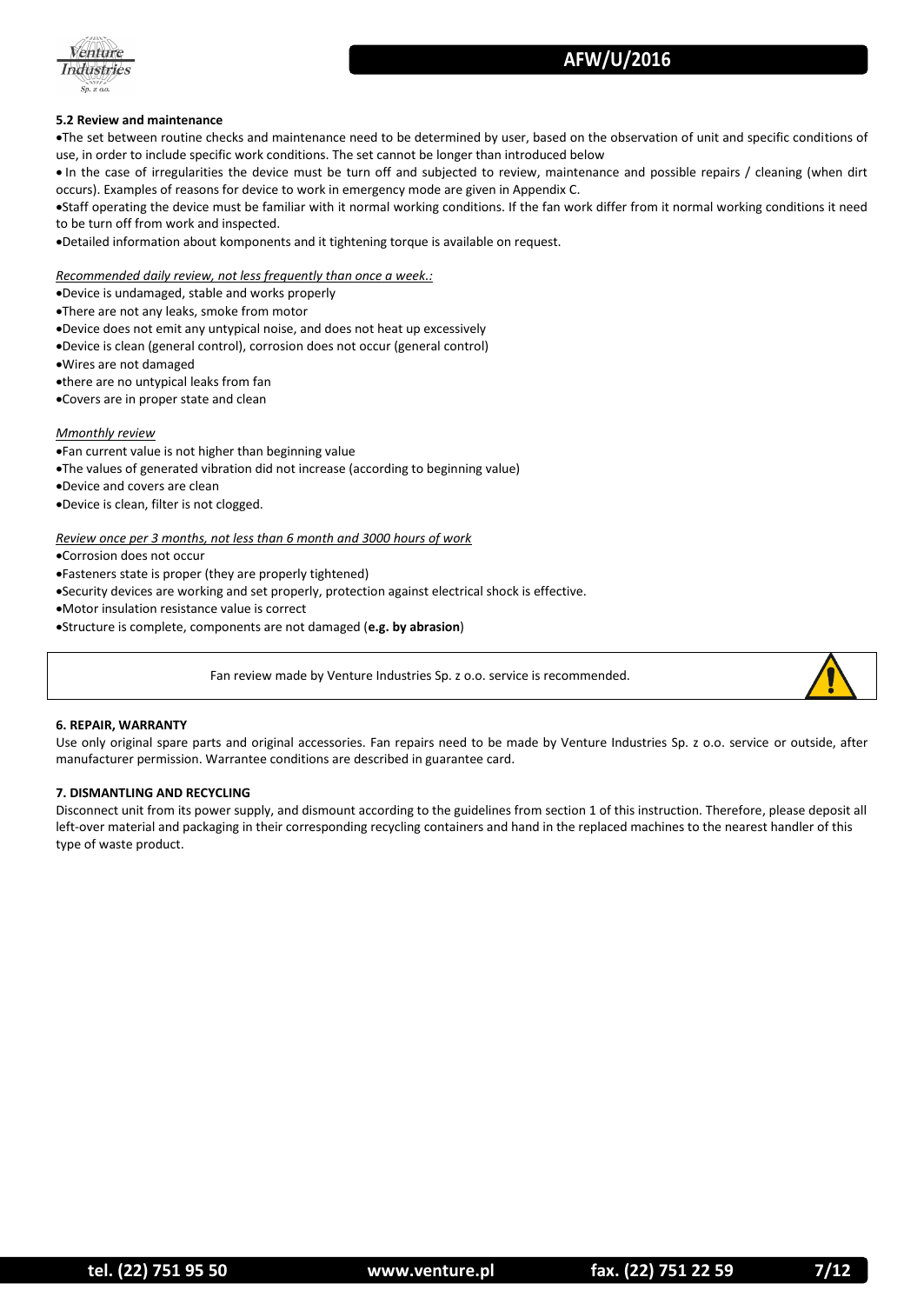

# **Appendix - A (Product indication)**



- [1] product full name
- [2] motor type
- [3] motor power
- [4] nominal current
- [5] motor IP class
- [8] nominal voltage
- [8] power supply frequency
- [9] nominal fan speed
- [10]- motor insulation class
- [11] weight
- [12] max ambient temperature
- [13] max temperature of transproted medium
- [14] informetion of accordance with ErP Directive (if apply)
- [15] serial number
- [16] Art. No.

Additional information indicated on the device

- arrow informing about correct direction of impeller rotation
- arrow informing about correct air flow direction

- indications related to safe use of device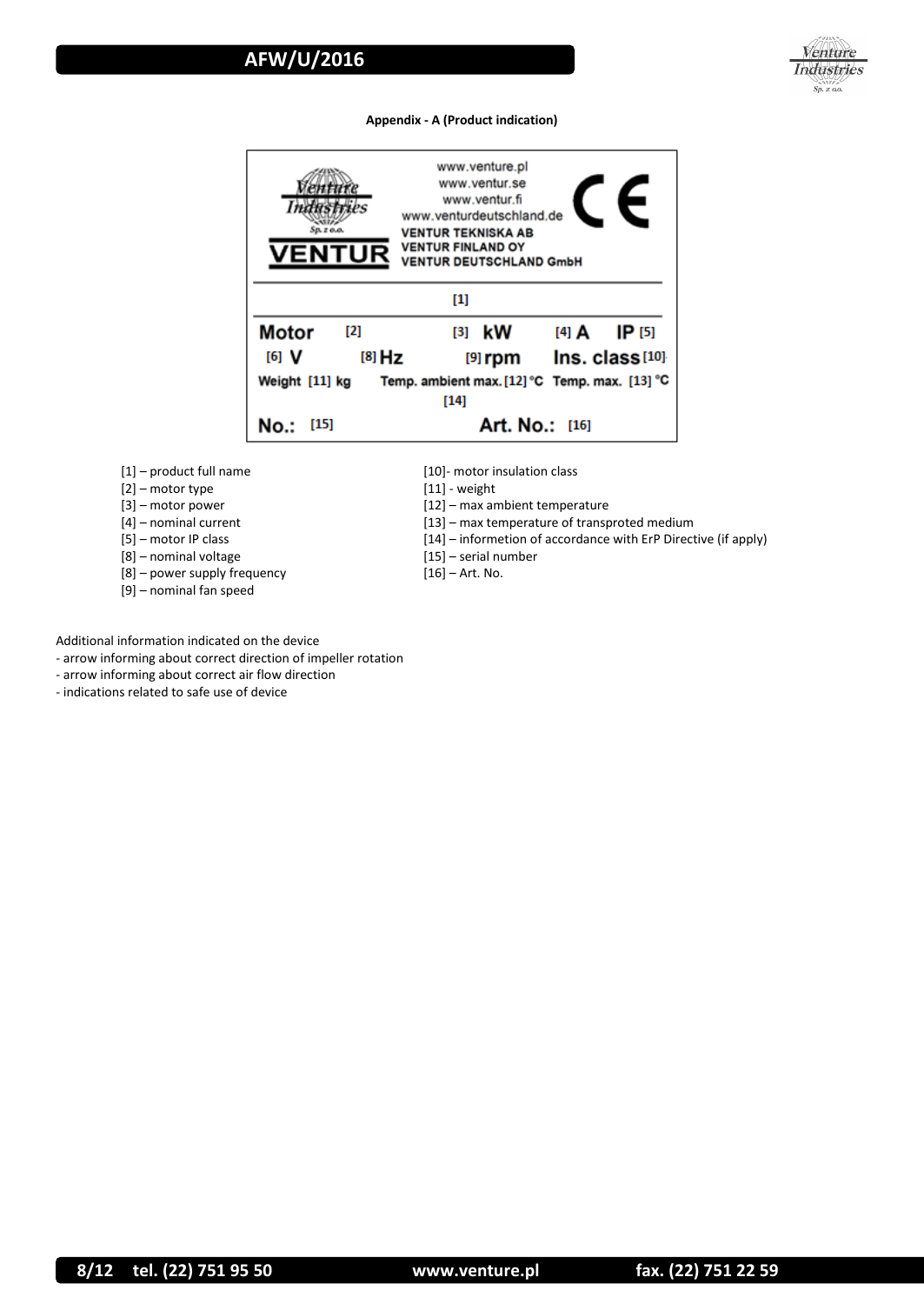

# **Appendix B - (The device receipt form)**

| <b>Before launch</b>                                                                             |              |  |
|--------------------------------------------------------------------------------------------------|--------------|--|
|                                                                                                  | confirmation |  |
| Type and model of fan are in accordance with the order.                                          |              |  |
| The fan is undamaged.                                                                            |              |  |
| There is no foreign body inside fan, and the fan is clean.                                       |              |  |
| The fan is reliably and solidly fixed in workplace.                                              |              |  |
| Wires are properly tightened.                                                                    |              |  |
| Ambient temperature and transported medium temperature are compatible with fan nameplate         |              |  |
| Proper electrical protection is applied                                                          |              |  |
| Grounding of fan is applied.                                                                     |              |  |
| Network power supply is compatible with fan power supply.                                        |              |  |
| Power supply disconnecting switch is applied.                                                    |              |  |
| Personnel using the fan read and understood the operation and montage manual.                    |              |  |
| Proper inlet and outlet covers (grids) have been applied                                         |              |  |
|                                                                                                  |              |  |
| After fan launch (continuous work period minimum 30 minutes)                                     |              |  |
| Readings and set of vibration measurement device has been written (they are available in future) |              |  |
| Readings and set of current measurement device has been written (they are available in future)   |              |  |
| Value of current for each of phase does not exceed nominal one                                   |              |  |
| The vibration value is not higher than permitted.                                                |              |  |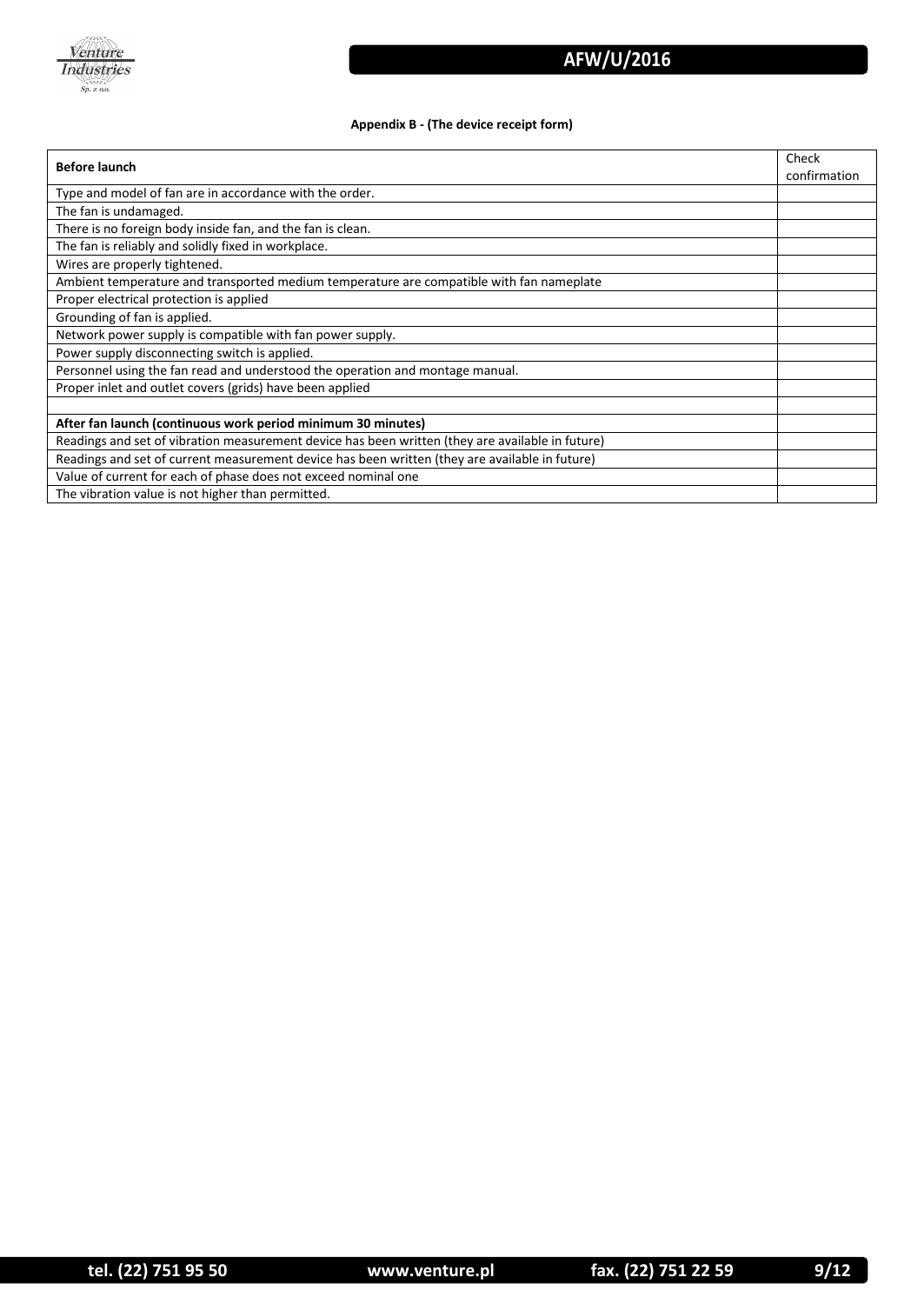# **Appendix - C (EXAMPLES OF DEVICE FAULTY WORKING)**

| <b>SYMPTOMS</b>                 | <b>POSSIBLE REASON</b>                                                                                                          |  |  |
|---------------------------------|---------------------------------------------------------------------------------------------------------------------------------|--|--|
|                                 | .Used or damaged impeller                                                                                                       |  |  |
| Excessive vibration or<br>noise | .Fan levelled in wrong way                                                                                                      |  |  |
|                                 | .Dirt accumulated on impeller caused loss of balance;                                                                           |  |  |
|                                 | ·Impeller loss of balance                                                                                                       |  |  |
|                                 | •Parts rubbing;                                                                                                                 |  |  |
|                                 | •Damage or wear of bearings;                                                                                                    |  |  |
|                                 | .Damage of measurement system, that is responsible for signalization of excessive vibration.                                    |  |  |
|                                 | .Deformed motor shaft;                                                                                                          |  |  |
|                                 | .Loose of impeller fix screw, impeller is loose on motor shaft;                                                                 |  |  |
|                                 | •Loss of balance of motor impeller or damage of motor (wear/damage of bearing)                                                  |  |  |
| Motor overload                  | .Rubbing between fan impeller and housing;                                                                                      |  |  |
|                                 | •Damage or wear of bearings;                                                                                                    |  |  |
|                                 | . Damage of motor windings (overheat, insulation degradation, insulation breakdown etc.);                                       |  |  |
|                                 | .Damage of switch or security system;                                                                                           |  |  |
|                                 | •Failure of one of supply phases;                                                                                               |  |  |
|                                 | • Exceeding of maximum motor speed;                                                                                             |  |  |
|                                 | .Too low flow                                                                                                                   |  |  |
|                                 | •Rubbing between fan impeller and housing or foreign body (e.g. tool left after installation);                                  |  |  |
|                                 | •Failure of one of supply phases;                                                                                               |  |  |
| Failed fan start-up             | •Failure of start-up system, e.g. Y/D                                                                                           |  |  |
|                                 | . Reset of security devices has not been made, wrong security device                                                            |  |  |
|                                 | •Motor connected in wrong way or damaged                                                                                        |  |  |
|                                 | .Too low supply voltage                                                                                                         |  |  |
|                                 | • Excessive start-up time                                                                                                       |  |  |
|                                 | • Motor overload                                                                                                                |  |  |
| Protective devices              | •Motor launching done too often (thermal protection - if applied or overheating)                                                |  |  |
| activation during fan           | •Improper set of protection system e.g. in system with PTC or thermocontact sensors (if applied)                                |  |  |
| work and overheating            | • Improper cross-section of power supply wires                                                                                  |  |  |
|                                 | •Lack of sufficient motor cooling eg. dirt placed on motor cooling impeller (thermal protection – if applied or<br>overheating) |  |  |
|                                 |                                                                                                                                 |  |  |
|                                 | •Damage of device                                                                                                               |  |  |
| Too low flow                    | .Too low power supply frequency                                                                                                 |  |  |
|                                 | .Obstacles in ventilation installation                                                                                          |  |  |
|                                 | •Damaged bearings                                                                                                               |  |  |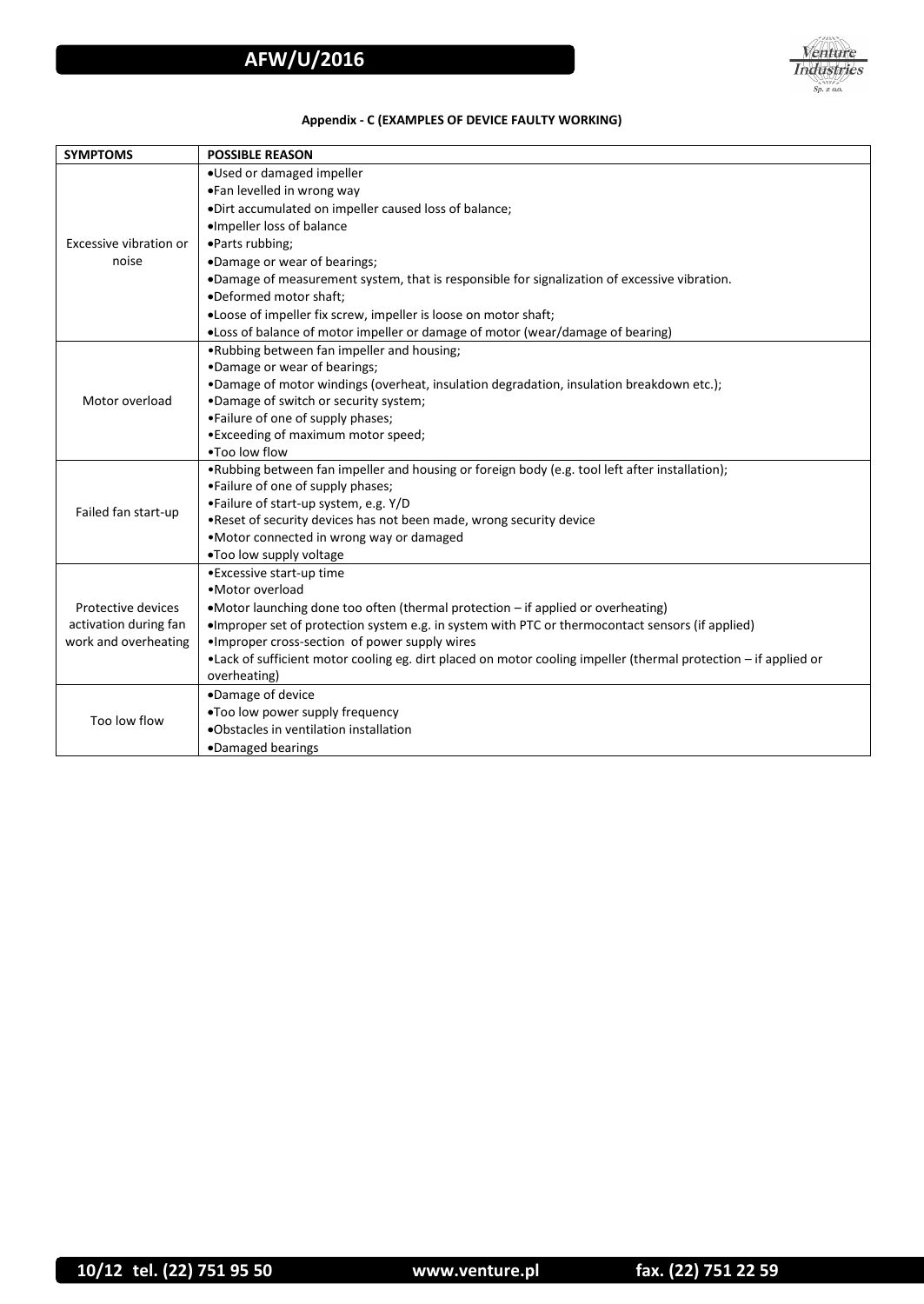

# **ZAŁĄCZNIK - D (Declaration of Manufacturer)**

UE Declaration of Conformity in accordance with 2014/30/EU Directive EC Declaration of Incorporation in accordance with 2006/42/EC Directive (Appendix II 1B)

Manufacturer: Venture Industries Sp. z o.o. ul. Mokra 27 05-092 Łomianki-Kiełpin Polska

Sp. z o.o.

doc. no. K2.1.02012019\_EN

# declares that the product described below:

Nazwa: Typ: Model and serial no.: CE marking date: Use/Function:

Axial fan AFW / AFW-HT all manufactured 2010 - in accordance with 2014/30/EU Directive transport of specified medium after incorporation into machinery (as defined by 2006/42/WE Directive)

# complies with the requirements of:

- Machinery Directive 2006/42/EC Annex I, item: 1.3.4, 1.5.1, 1.7.1.
- Electromagnetic Compatibility Directive 2014/30/EU

Compliance with 2014/30/EU Directive applies to the single product. When product is used with other components the installer is responsible for compliance of entire system with the provisions of 2014/30/EU Directive.

EN 60204-1

Following standards were applied (partially or full): **EN ISO 12100** EN 60034-1

Furthermore:

Product is partly completed machinery (as defined by Directive 2006/42/EC), and in must not be put into  $\bullet$ service until the machinery into which it is incorporated has been declared in conformity with the provisions of 2006/42/EC Directive (and its amendments).

The machinery (installation) into which the product is incorporated should particularly meet the requirements of current standards: EN ISO 12100, EN ISO 13857, EN 349+A1, EN ISO 13850, EN 60204-1.

Unit complies with Regulation (EU) No 327/2011 implementing Directive 2009/125/EC with regard to ecodesign requirements for fans driven by motors with an electric input power between 125 W and 500 kW.

In accordance with 2006/42/EC Directive requirements: The technical documentation for above mentioned product has been prepared in accordance with Directive 2006/42/EC, Annex VII, Part B, and is located in the manufacturer office: Lotnicza 21A, 86-300, Grudziądz, Poland. The person authorized to comply the relevant technical documentation: Piotr Pakowski (Lotnicza 21A, 86-300, Grudzigdz, Poland). Relevant information about the product will be provided in electronic or paper form in response to a reasonable request of national authorities.

Quality system is in accordance with ISO 9001:2015.

Wojciech Stawski **Managing Director** 

Date: 02.01.2019 Kiełpin